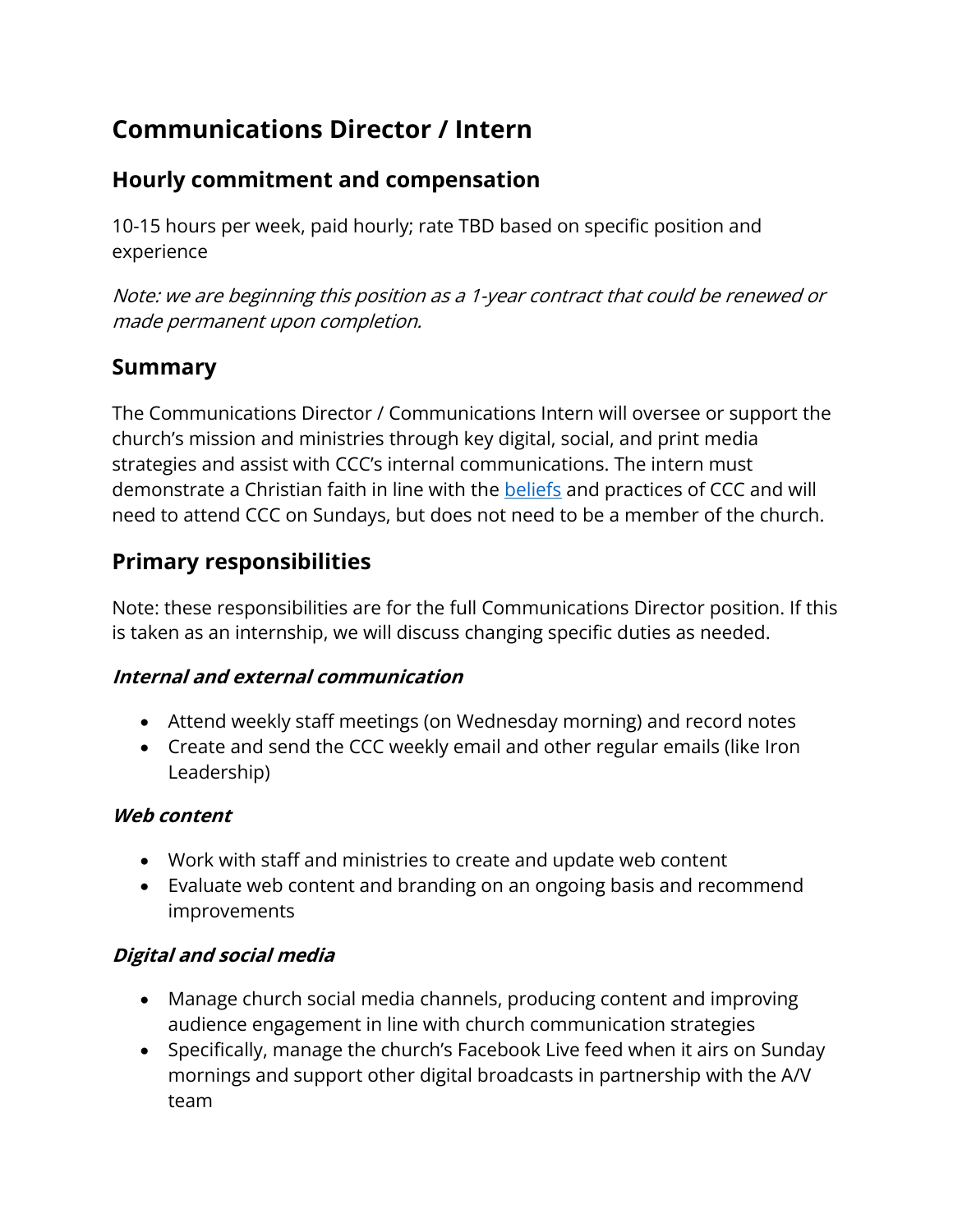• Consult with church staff on how to create and share digital and social content (podcasts, social media feeds, etc.) more effectively

#### **Digital graphics**

• Produce digital graphics\* related to sermons and events as needed

#### **Print materials**

• Consult on and/or produce print materials to support church ministries and events

### **Event publicity / Storytelling**

• Help plan the publicity / promotion of events and arrange for photos, videos, etc. to tell the stories from events as appropriate

\* We currently use Canva and Nucleus, which use collections of existing photos and illustrations – the skills to produce original illustration/design would be a plus, but are not necessary.